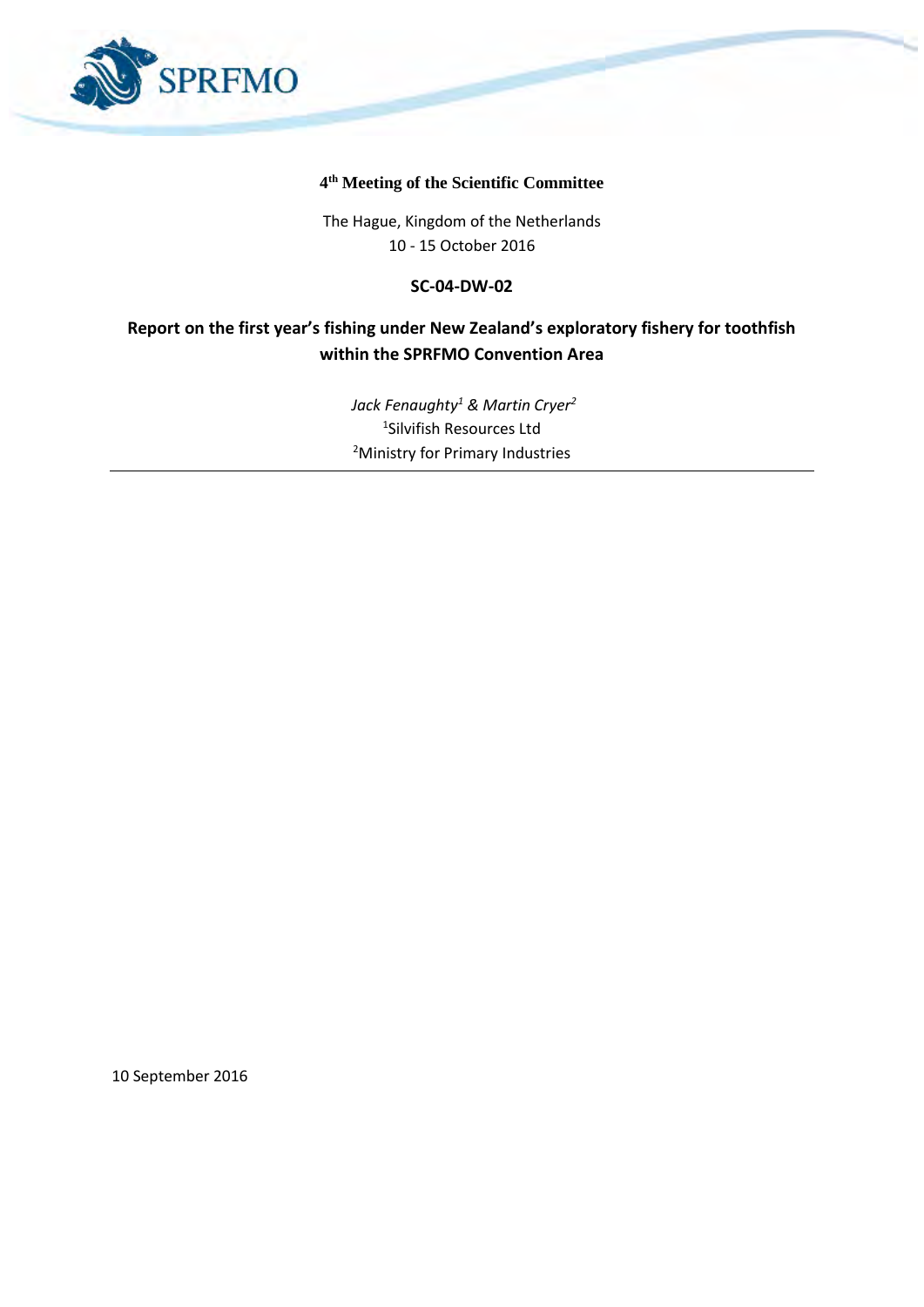## Table of Contents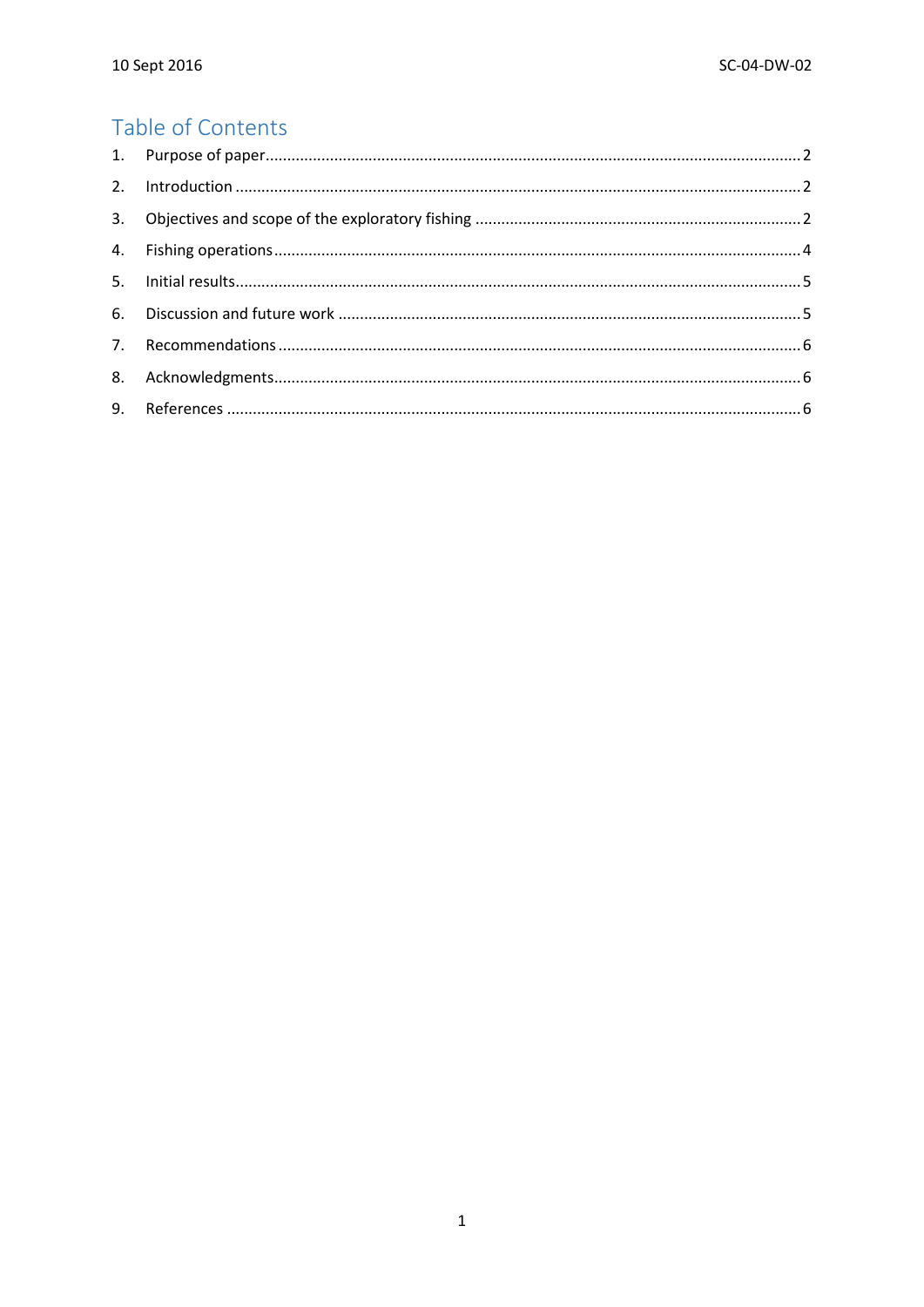### <span id="page-2-0"></span>1. Purpose of paper

This paper is an update on exploratory fishing for toothfish by the New Zealand vessel *San Aspiring* pursuant to CMM 4.14, approved by the SPRFMO Commission in January 2016. This update is provided for the consideration of the Scientific Committee meeting in October 2016 such that it can advise the Commission meeting in early 2017 on progress with the exploratory fishery.

### <span id="page-2-1"></span>2. Introduction

New Zealand submitted a proposal to the SPRFMO Scientific Committee's 3<sup>rd</sup> meeting in 2015, SC3, to carry out a 2-year exploratory research fishing for toothfish (Patagonian toothfish, *Dissostichus eleginoides*, and Antarctic toothfish, *Dissostichus mawsoni*) using the method of bottom longline outside New Zealand's bottom longline footprint and in excess of toothfish catch for reference years (Cryer & Fenaughty 2015 [SC-03-DW-01\)](http://www.sprfmo.int/assets/Meetings/Meetings-2013-plus/SC-Meetings/3rd-SC-Meeting-2015/Papers/SC-03-DW-01-rev2-New-Zealand-Proposal-to-conduct-exploratory-bottom-longlining.pdf). The proposal was for an incremental research fishing operation to conform with Article 22 of the Convention (paragraphs 16 to 18 of [CMM 2.03\)](http://www.sprfmo.int/assets/Meetings/Meetings-2013-plus/Commission-Meetings/2nd-Commission-Meeting-2014-Manta-Ecuador/Annex-M-CMM-2.03-CMM-for-Bottom-Fishing.pdf) and SPRFMO's Bottom Fishery Impact Assessment Standard ([BFIAS\)](http://www.sprfmo.int/assets/Meetings/Meetings-before-2013/Scientific-Working-Group/SWG-06-2008/a-Miscellaneous-Documents/SPRFMO-Bottom-Fishing-Impact-Assessment-Standardagreed-Vanuatu-Fri23Sep2011-1140am.pdf). The Scientific Committee assessed New Zealand's proposal and:

- **confirmed** that the proposal was acceptable under Article 22 (CMM 2.03) and the BFIAS;
- **recognised** the cautious, exploratory nature of the proposal and the scientific benefits of the proposed data collection, including the understanding of the distribution, movement and stock structure of toothfishes;
- **emphasised** the importance of implementing stringent seabird mitigation measures throughout the surveys, including integrated weighted lines, bird scaring lines when setting gear and strict offal management;
- **suggested** that, in addition to being reviewed by New Zealand's domestic working group and the SPFRMO SC, data and analyses from the surveys should be shared with CCAMLR; and
- **stressed** that its evaluation did not indicate any commitment to extending this survey beyond 2017 or to extending New Zealand's footprint if a toothfish fishery is eventually proved in this area (these decisions being for the Commission).

The SPRFMO Compliance and Technical Committee and Commission considered the proposal in 2016 and approved a 2-year exploratory fishery with a retained catch limit of 30 tonnes of *Dissostichus* spp. (both species combined) each year (see [CMM](http://www.sprfmo.int/assets/Fisheries/Conservation-and-Management-Measures/CMM-4.14-Exploratory-Toothfish-Fishing-2016-4Mar2016.pdf) 4.14).

Preparatory and design work continued through late 2015 and 2016 and the first exploratory fishing, enabled through conditioning of Sanford Limited's High Seas Fishing Permit, was conducted by the New Zealand demersal longline vessel *San Aspiring* between 2 and 9 August 2016. Preliminary results have been presented to two of New Zealand's domestic working groups and are summarised here.

# <span id="page-2-2"></span>3. Objectives and scope of the exploratory fishing

The fishing, data collection, and tagging conducted during the first trip were structured to address the following key objectives of the exploratory fishing programme:

- To map the bathymetry of the fishable area within the two zones identified in CMM 4.14;
- To characterise the local toothfish populations, including life-cycle information;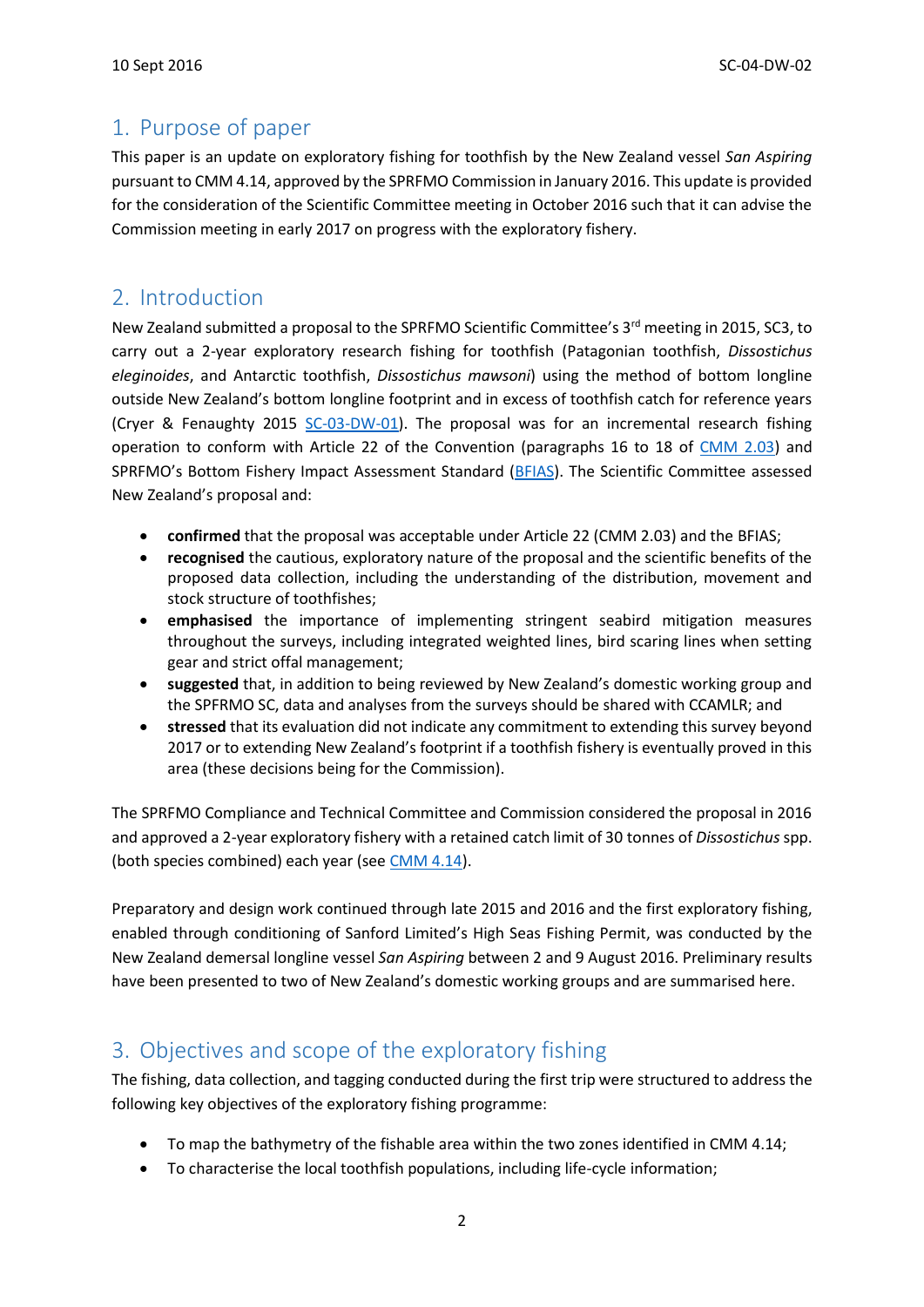- To document the relative abundance of Patagonian and Antarctic toothfish;
- To understand the stock structure and movement patterns of toothfish in the SPRFMO area and between SPRFMO, CCAMLR and other management areas;
- To tag toothfish for stock linkage studies, and, potentially, for biomass estimation; and
- To collect information on the distribution, relative abundance, and life history of bycatch species, including seabirds, marine mammals, reptiles, and other species of concern as appropriate.

Two blocks for the exploratory fishing are specified in CMM 4.14 (Table 1, Figure 1). These blocks had been identified using GEBCO satellite-derived estimates of bathymetry because no detailed ship track information was publicly available. The blocks straddle some of the northern extent of the Pacific Antarctic Ridge and combined are about 91 000 km<sup>2</sup> in total area. The available information (mostly from CCAMLR) suggests that further south on the Pacific Antarctic Ridge is characterised by small features such as seamounts, ridges and pinnacles and it was considered likely that any fishable habitat in the exploratory fishing blocks would be similar. Thus, finding fishable ground may be a major part of the work required. To that end, the exploratory fishing included time for the vessel to carry out a "prospecting" phase during the first year in order to identify potential fishable ground and collect relevant bathymetric information and, if possible, then collect information on toothfish and any associated fish and non-fish bycatch.

| <b>Exploratory fishing block</b> | Latitude            | Longitude    |
|----------------------------------|---------------------|--------------|
| A                                | $57^\circ$ 54.0' S  | 155° 20.0' W |
|                                  | $59^\circ 54.0' S$  | 155° 20.0' W |
|                                  | 59° 54.0' S         | 150° 00.0' W |
|                                  | $57^\circ$ 54.0' S  | 150° 00.0' W |
| B                                | $59^{\circ}00.0'$ S | 142° 10.0' W |
|                                  | $60^{\circ}$ 00.0'S | 142° 10.0' W |
|                                  | 60° 00.0'S          | 145° 50.0' W |
|                                  | 59° 00.0'S          | 145° 50.0' W |

#### **Table 1. : Corner positions for the two exploratory fishing blocks as detailed in CMM-4.14.**

CMM 4.14 provides for a 2-year exploratory fishery constrained to a maximum catch of 30 tonnes of *Dissostichus* (both species combined) each year and specified that the fishing gear to be used for this work would be standardised and very similar fishing gear to existing research surveys carried out within the adjacent CCAMLR Convention Area. Full details are available in the revised proposal available in pape[r SC-03-DW-01.](http://www.sprfmo.int/assets/Meetings/Meetings-2013-plus/SC-Meetings/3rd-SC-Meeting-2015/Papers/SC-03-DW-01-rev2-New-Zealand-Proposal-to-conduct-exploratory-bottom-longlining.pdf) As specified, a New Zealand observer was carried throughout the trip and was assisted by a crew member experienced in similar survey fishing within the adjacent CCAMLR Area. A video camera over the hauling position was used to record the hauling of all lines.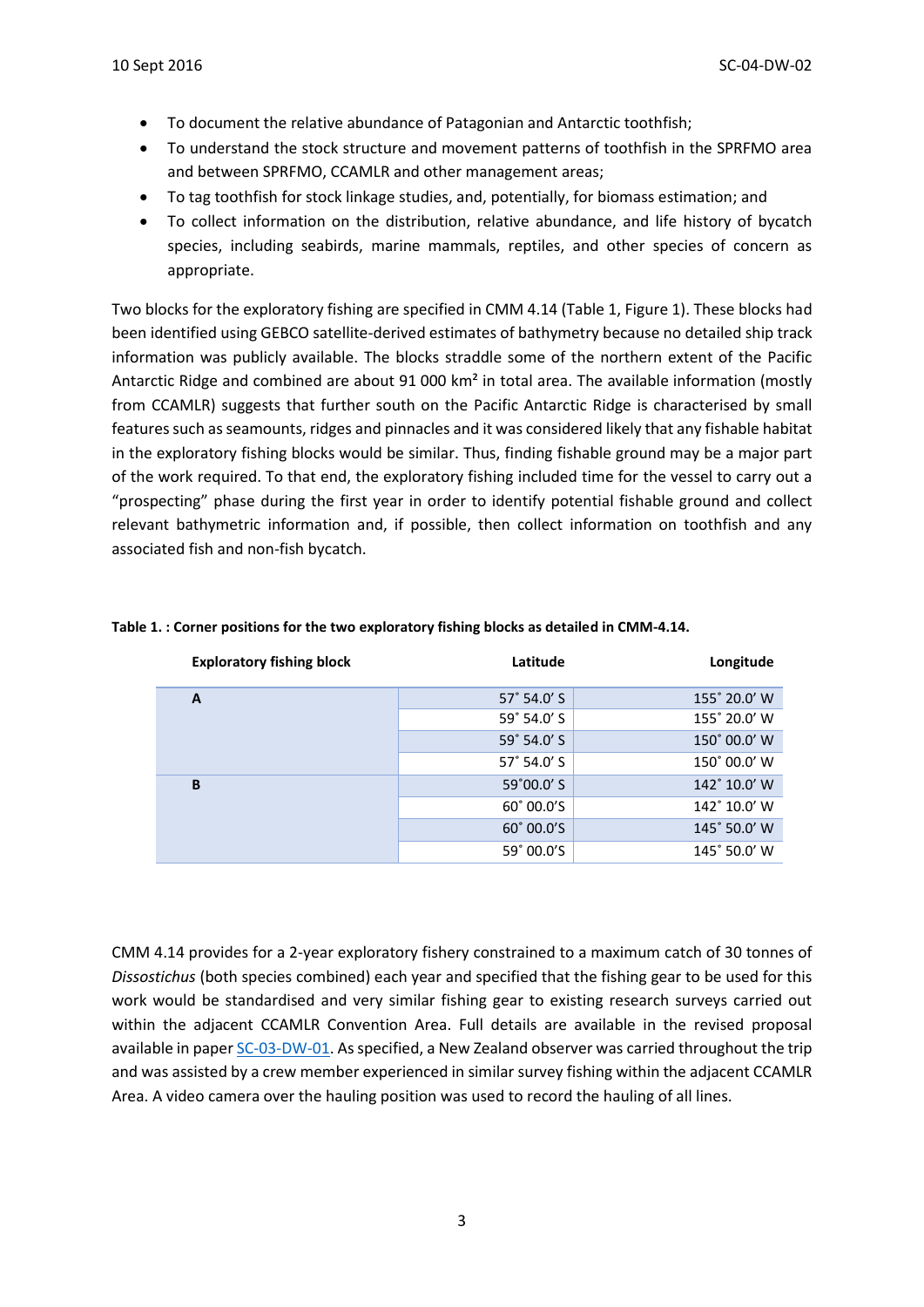

**Figure 1: General location of the exploratory research fishing blocks.**

### <span id="page-4-0"></span>4. Fishing operations

Following some initial exploratory bathymetric assessment, fishing started on 2 August 2016 and was restricted to the two research blocks specified in CMM 4.14. In total, seven sets of integrated weight line were made, four sets in Block A and three in Block B, in depths between 1000 and 2300 m. A total of 35 994 hooks were set, of which 30 424 were recovered; two broken lines led to the loss of 5 570 hooks on unrecoverable sections of longline.

Because this was a researched-focused exploratory fishing trip, substantially more information was collected by the observer and the on-board Sanford Ltd science liaison officer than would occur in a typical fishing trip:

- All fish caught were identified to species level, to the extent possible, and unidentified specimens were retained for expert identification;
- Toothfish were tagged at a rate of three fish of each *Dissostichus* species per greenweight tonne;
- All captured toothfish were carefully observed for the presence of tags;
- Samples of toothfish (of whatever species) were taken from each line and measured for total length, weight, sex, gonad size and stage, and stomachs were examined for diet studies with standardised qualitative measurements taken;
- To the extent possible, 5 pairs of otoliths were taken for each 5 cm length class of toothfish between 100 and 150 cm for each sex;
- All Macrourids, up to a maximum of 10 per set, were identified and sampled for length, weight, sex, and gonad weight (for each species).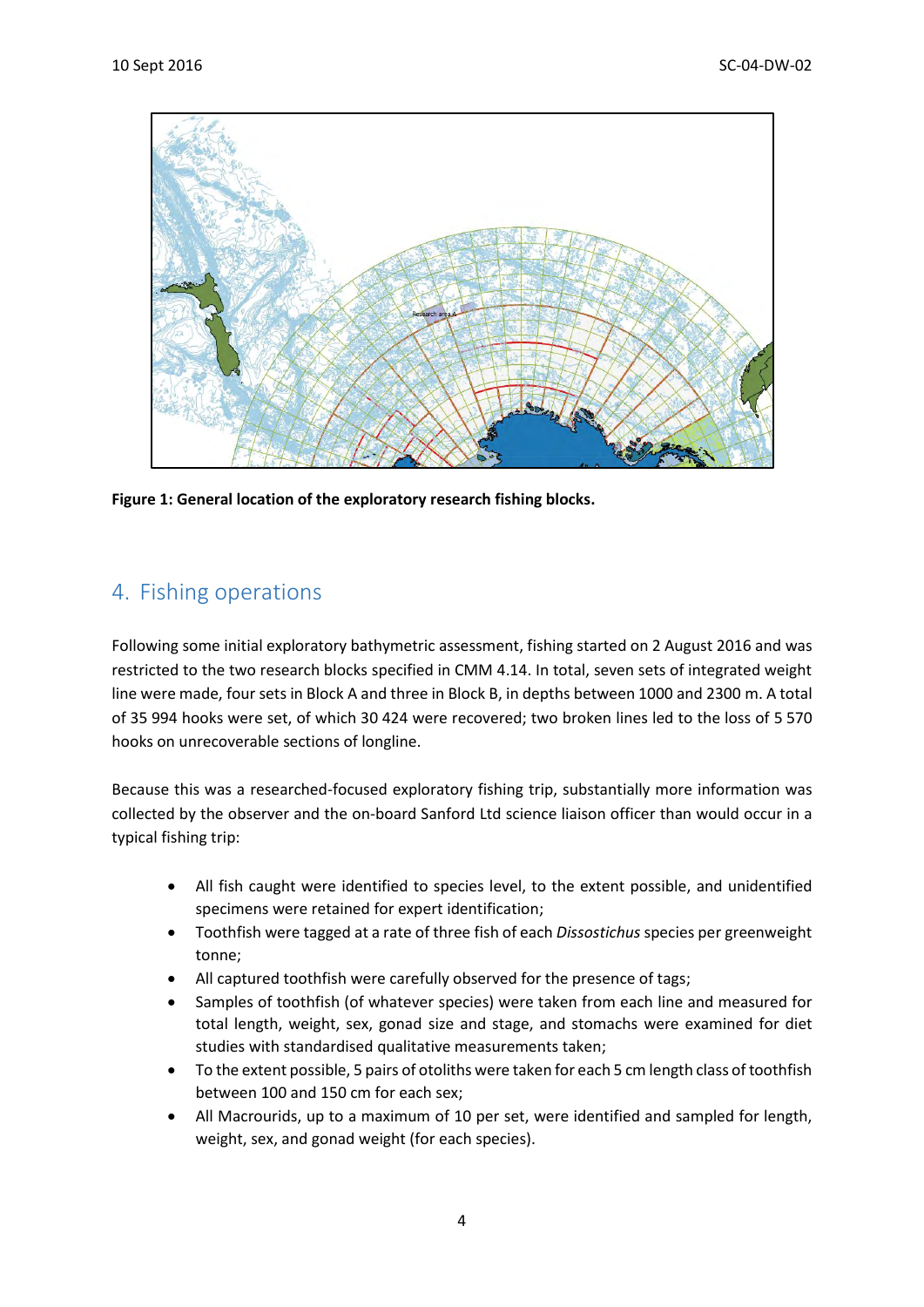- Catches (kg) of VME indicator taxa were recorded according to SPRFMO data standards (the standard CCAMLR method for demersal longline was used for this trip, which is compatible with SPRFMO data standards);
- Observations of seabirds, marine mammals, reptiles and other species of concern around the vessel were made.

### <span id="page-5-0"></span>5. Initial results

The total retained catch of toothfish from the seven sets was 28 961 kg (1070 fish). All toothfish caught were *Dissostichus mawsoni* (Antarctic toothfish) and 85% were males. The main bycatch was of rattails, *Macrourus*spp., but amounted to only 155 kg, ~0.5% of the total catch. Even smaller amounts of the morid cod *Antimora* (32.2 kg) and moray cod (*Muraenolepis*, < 1 kg) were taken.

A total of 104 toothfish were tagged using standard CCAMLR tags, largely in proportion to the catch. This compares with the minimum expectation of 87 toothfish tagged (three for each of 29 tonnes). Full biological records were made for 98 toothfish and 57 rattails of three species (noting one specimen is still to be identified and may be of a fourth species). Many of the toothfish gonads were found to be late-stage or spent.

The total amount of VME indicator material recovered from the seven sets was 3.34 kg, equivalent to 0.48 kg per set or 0.11 kg per 1000 hooks recovered.

The observer made 88 observations of seabirds, of which 42% were Cape petrels, 39% were snow petrels, 15% were Antarctic petrels, and 5% were giant petrels or southern giant petrels. Throughout all fishing operations, the vessel used standard CCAMLR protocols to minimise the risk of seabird interactions (these meet or exceed SPRMO requirements) and no seabirds were killed or injured. No marine mammals, reptiles, or other species of concern were observed.

### <span id="page-5-1"></span>6. Discussion and future work

The first phase of this 2-year programme was successfully carried out with fishing taking place on seabed features identified by preliminary bathymetric surveying. Important bathymetric and biological information has been collected on both the target toothfish species and the small amount of associated bycatch. The key findings at this stage are that only Antarctic toothfish, *Dissostichus mawsoni*, were caught, that these were mostly male (nearly 85%), and that most fish were in spawning condition or spent. This exploratory fishing programme has been designed to be directly comparable with other work carried out within the adjacent CCAMLR areas. In particular, this study extends and enhances the information coming from the midwinter survey carried out by the New Zealand vessel *Janas* recently. Both surveys provide information on the life history of Antarctic toothfish that is consistent with the initial New Zealand hypothesis on Antarctic toothfish growth and movement (Hanchet et al 2008) and will support ongoing research in this area.

It is anticipated that the second exploratory fishing trip pursuant to CMM 41.14 will occur between July and September of 2017. A more comprehensive analysis of the two trips will be considered by New Zealand's domestic working groups and provided for the consideration of the SPRFMO Scientific